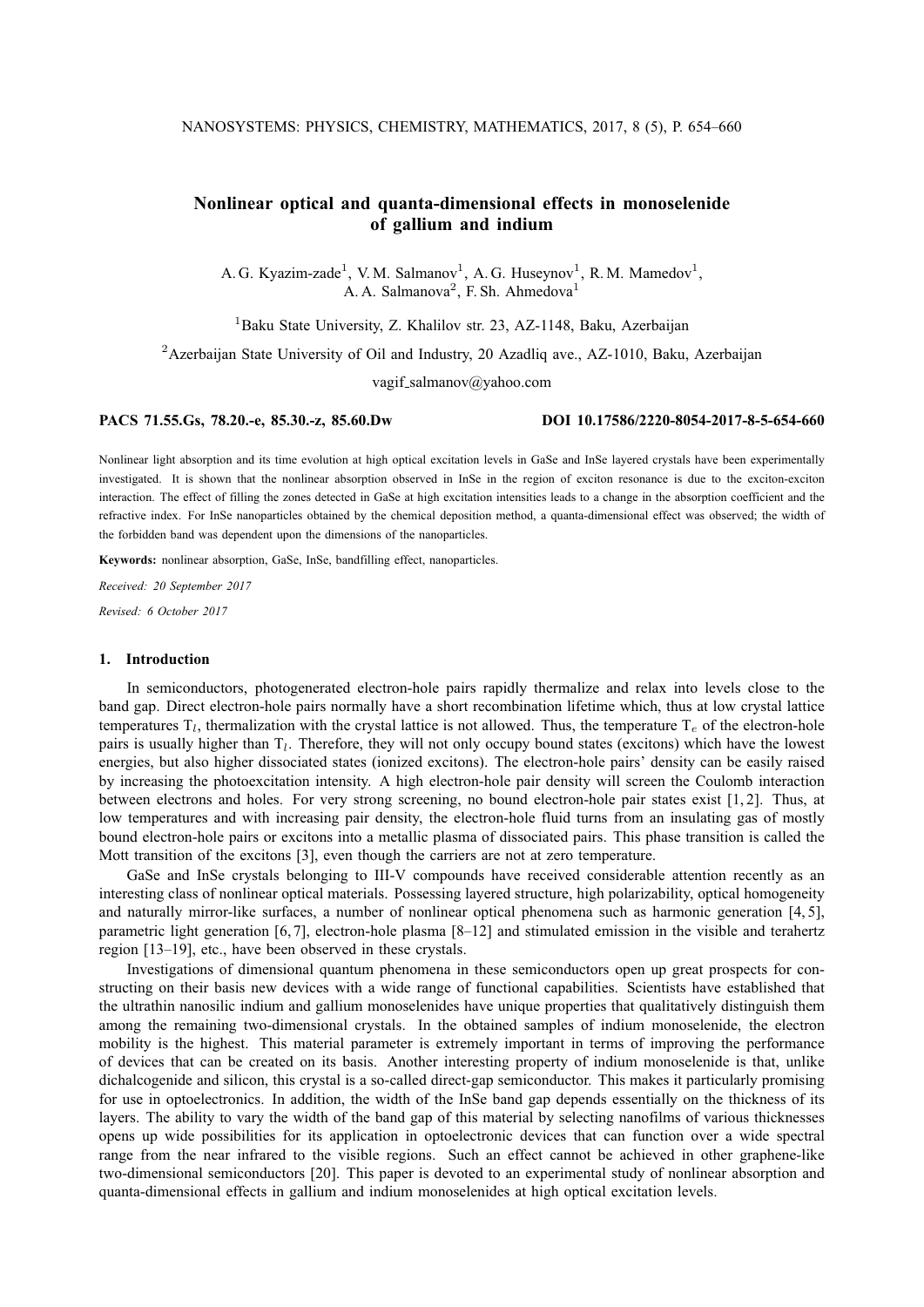#### **2. Experimental method**

The investigated single crystals were obtained by the Bridgmen method. GaSe and InSe have a layered structure, where each layer contains two gallium (indium) and two selenium close-packed sublayers in the stacking sequence Se-Ga(In)-Ga(In)-Se. The bonding between two adjacent layers is of the Van der Waals type, while within the layer, the bonding is predominantly covalent. The ingots were cleaved along the planes of layers, obtaining slices about (10-50)  $\mu$ m thick. The presence of exciton line in the absorption spectrum is indicative of a good quality material [21, 22]. Mobility and concentration of charge carriers measured by conventional methods at room temperature were  $\sim 20 \text{ cm}^2/\text{V} \cdot \text{s}$ ,  $1 \times 10^{14} \text{ cm}^{-3}$  and  $\sim 1.2 \times 10^3 \text{ cm}^2/\text{V} \cdot \text{s}$ ,  $\sim 7 \times 10^{14} \text{ cm}^{-3}$  GaSe and InSe, respectively. The samples were put into a helium cryostat equipped with a temperature controller which allows any temperature between 4.2 and 77 K to be maintained.

As an excitation source, a picosecond YAG:Nd laser with a pulse duration of 30 ps were used to excite InSe crystals. In this case, both the single beam and also double beam excitation were used [23]. In the first method, resonant excitation of excitons is performed by a parametric light generator. The second method (double beam method) uses pump-probe spectroscopy. After amplification, the light pulse is divided into two parts and two laser beams are focused on the same spot of a semiconductor sample. The laser labeled pump passes through a KDP crystal and doubles in frequency ( $\hbar \omega = 2.34$  eV). The pump pulse has a relatively large intensity and is usually tuned to an energy within the absorption region of the InSe. The pump beam is absorbed, resulting in the generation of electron-hole pairs. The second light beam, referred to as the probe beam, is used to monitor the changes in the optical properties caused by the pump. The probe intensity is very small, not inducing any changes by itself. The transmission spectrum of the probe beam detected in the presence of the pump beam is compared to the spectrum without pump beam, giving the frequency–dependent absorption of the sample for different intensities of the pump. For this purpose, it is convenient to have a probe beam that is either spectrally broad or easily tunable in wavelength, making it possible to monitor the entire band-edge absorption region. In our case, the probe pulse was formed by passing the second laser beam through deuteroxide, after which it was converted into a pulse having a wavelength in the range  $0.75-1.5 \ \mu m$ . The pump-probe technique described above may also be employed to study the time evolution of the absorption spectrum. The time delay  $\Delta t$  between the probe and pump pulses is caused by a change in the path length of the pump pulse. Spectral distribution of probe pulse passing through the sample was investigated by a double-monochromator. All experimental data were processed and computer analyzed.

As an excitation source, Rhodamine 6G dye laser (PRA, LN-107) pumped by the output of a N<sub>2</sub>-laser (PRA, LN-1000), tuned through the region 594–643 nm with a repetition frequency of 10 Hz and a pulse width of 1 ns was used in the case of excitation of GaSe crystals. Lower excitation intensities were obtained by means of suitable calibrated neutral filters. Transmission spectra were obtained by shifting filters from the front to the rear of the samples and checking the experimental reproducibility in the region of transparency. The output signals were detected by a silicon photodiode and recorded by a storage oscilloscope (Le Groy 9400).

## **2.1. Nonlinear light absorption in InSe crystals at high optical excitation**

Fig. 1(a) illustrates dependence of the magnitude of transmission coefficient on the emission intensity for an InSe single crystal excited by laser light having an energy  $\hbar \omega = 1.327$  eV (resonant excitation of exciton) at 77 K. As it is seen from the figure, a nonlinear absorption in the exciton resonance region and occurrence of sample bleaching in the indicated light frequency at high excitation levels are observed. The observed bleaching saturates at the incident light intensity of ~300 MW/cm<sup>2</sup>. Diminishing of the magnitude of exciton absorption may be explained by the process of screening (Mott transition) for a high density exciton system (Fig. 1(b)). The density of the electron-hole pairs in our experiment reached  $\sim 10^{20}$  cm<sup>-3</sup> which exceeds the density necessary for the Mott transition in InSe ( $n_{Mott}$ = 2.5×10<sup>16</sup> cm<sup>-3</sup>) [24]. The detailed investigation of the bleaching and dynamics of nonlinear absorption in the exciton resonance region have been realized by using double beam method at 4.2 K. Similar to single beam excitation, in this case, bleaching is also observed in the exciton absorption region at  $T = 4.2$  K.

Figure 1(c) illustrates clearly dependence of optical density on the excitation intensity in a frequency where the exciton absorption is maximum (the time delay between the probe and pump pulses is zero). The observed bleaching saturates at higher excitation levels with respect to the case of resonant excitation of exciton. This can be ascribed to the spatial inhomogenity of the excitation in the sample. Typical absorption length of the excitation power is of the order  $1 \sim 1/\alpha \sim 10^{-4}$  cm,  $\alpha = 10^4$  cm<sup>-1</sup> for  $\hbar \omega = 2.34$  eV [5]. Disappearance of the exciton peak in this case may be explained by screening of the Coulomb interaction by free charge carriers. The screening length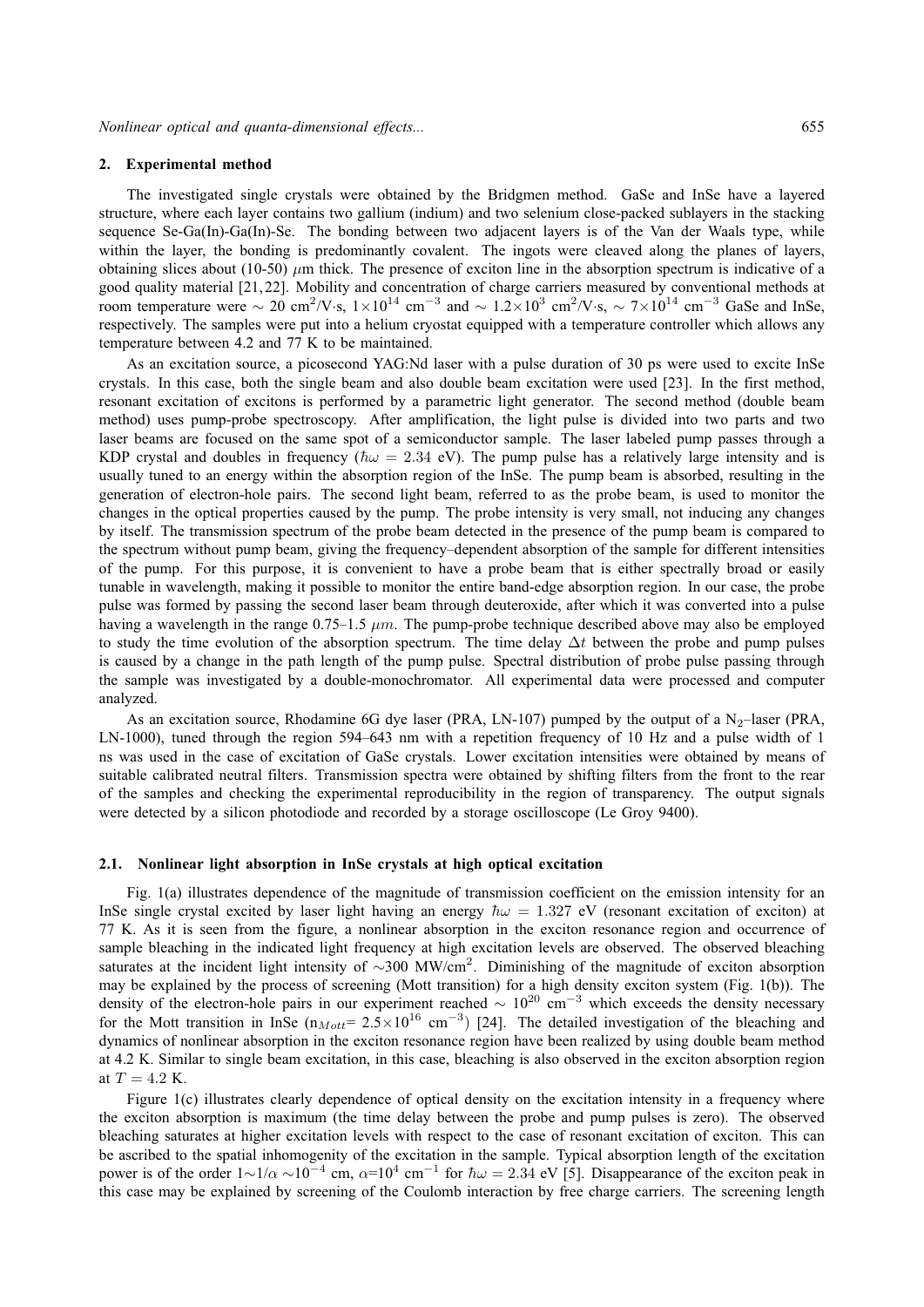

FIG. 1. (a) Dependence of the transmission coefficient on the excitation intensity in InSe (in the case of resonant excitation of exciton,  $\hbar \omega = 1.327$  eV) at 77 K. (b) Absorption spectra of InSe at various excitation intensities  $I_{pump}$ . (MVt/cm<sup>2</sup>): 1 – 0; 2 – 12; 3 – 60; 4 – 250; 5 – 600,  $T = 4.2$  K. (c) Dependence of the optical density on the excitation intensity ( $\hbar\omega_{pump} = 2.34$  eV,  $\hbar\omega_{probe} = 1.336$  eV,  $\Delta t = 0$ ) at 4.2 K. (d) Absorption spectra of InSe for different time delays between the probe and pump pulses:  $1 - I_{pump.} = 0$ ;  $2 - \Delta t = 24$  ps;  $3 - \Delta t = 98$  ps; 4 –  $\Delta t = 297$  ps; 5 –  $\Delta t = 660$  ps; 6 –  $\Delta t = 910$  ps,  $I_{pump} = 600$  MVT/cm<sup>2</sup>,  $h\nu_{pump.} = 2.34$  eV,  $T = 4.2$  K

can be defined by the following equation [25]:

$$
L = \frac{\hbar}{2} \left(\frac{\pi}{3}\right)^{1/6} N^{-16} \frac{\varepsilon^{1/2}}{em^{*1/2}},
$$

where,  $\varepsilon$  is the dielectric constant of the crystal and  $m^*$  is the effective mass. By substituting these values from [26, 27] it is found that, L∼10 Å which is less than the exciton radius ( $\sim$ 37 Å) [12]. In Fig. 1(d) the absorption spectra of InSe crystals for different time delays between the probe and pump pulses are shown. It is clear from the figure that, the exciton absorption peak broadens and shifts toward higher energies with respect to the nonexcitation case. In the energy region between the exciton level and edge of the conduction band, an induced absorption is appeared. It should be noted that at a light intensity  $I \sim 600 \text{ MW/cm}^2$ , complete disappearance of the exciton peak is not observed. Thus, a situation is realized experimentally in which both the electron-hole plasma (EHP) and high density exciton gas are present in the sample.

# **3. Nonlinear light absorption in GaSe crystals at the fundamental absorption edge**

The absorption spectra of GaSe at low (curve 1) and high (curve 2) excitation intensities are given in Fig. 2(a). As it is seen from the figure, at high excitation levels, the absorption coefficient is decreased, and along with the onset of absorption is also shifted towards higher energies. The change in the absorption coefficient  $\Delta \alpha$  can be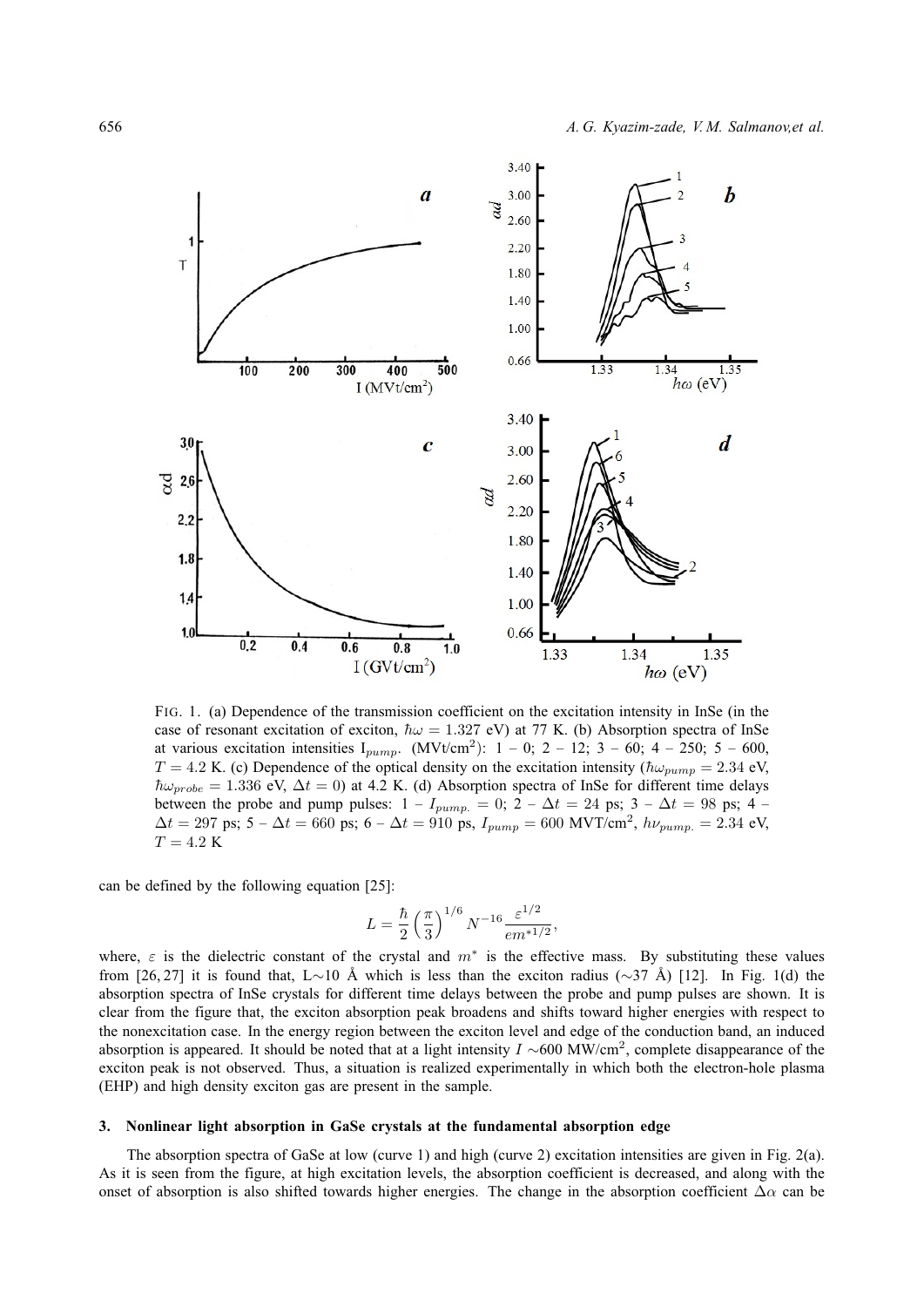obtained by direct subtraction of curves 1 and 2 in Fig. 2(a). The result is plotted in Fig. 2(b). It is seen that the maximum absorption change takes place in the vicinity of the band gap.



FIG. 2. (a) Absorption spectra of GaSe at low ( $\sim$ 3,5 mW/cm<sup>2</sup>, curve 1) and high ( $\sim$ 12 mW/cm<sup>2</sup>, curve 2) intensity excitations. (b) The change in the absorption coefficient  $\Delta \alpha$ . (c) The change in the refractive index  $\Delta n(\omega)$ 

The observed nonlinear absorption near the band gap at high excitation intensities can be attributed to optical saturation effects in GaSe, i.e. electrons and holes generated by absorption of light which relax rapidly to a thermal distribution, blocking absorption states near the band edge. Effectively, this is like a shift of the band edge to higher energies with increasing laser intensity, which causes the absorption at the vicinity of the band edge to decrease. From Fig. 2(b), it is clear that, the absorption change becomes negative. Negative absorption means amplification as can be seen from Beer-Lambert's law:

$$
I(t) = I_0 \exp(-\alpha x). \tag{1}
$$

For  $\alpha$  < 0, the transmitted intensity is higher than the input intensity. This optical gain can give the possibility of producing a semiconductor laser based on GaSe crystals.

The bandfilling effect predicts that the change in absorption coefficient due to free carriers (neglecting exciton interaction) at photon energy  $\hbar \omega$  above the band-gap energy is given by [28]:

$$
\Delta \alpha(\hbar \omega') = -\alpha_0(\hbar \omega') 2^{1/2} \left(\frac{\pi h}{k_B T}\right)^{3/2} \times \left[ n_e m_e^{-3/2} \exp(-\Delta E_c / k_B T) + n_h m_h^{-3/2} \exp(-\Delta E_v / k_B T) \right], \quad (2)
$$

where:

$$
\Delta E_c = (\hbar \omega' - E_g')/(1 + m_e/m_h),\tag{3}
$$

$$
\Delta E_v = (\hbar \omega' - E_g')/(1 + m_h/m_e),\tag{4}
$$

 $\alpha_0(\hbar\omega')$  is the low-power absorption coefficient at photon energy  $\hbar\omega'$ ,  $m_e$  is the effective mass of an electron,  $m_h$  is the effective mass of a hole,  $n_e$ ,  $n_h$  are the integrated population density of free – electron and free – hole, respectively,  $E'_{g}$  is the renormalized band gap which results from exchange and correlation effects at high carrier densities [29]. Taking  $m_e = 0.3m_0$ ,  $m_h = 0.2m_0$  and calculated values of  $n_e$ ,  $n_h$ ,  $E'_g$ ,  $\Delta E_c$ ,  $\Delta E_v$  from Eqs. (4)-(11) of Ref. [30], the percentage relative absorbance change  $\Delta \alpha 100\%/\alpha_0$  is evaluated to be ∼12% in GaSe. This is in good agreement with the corresponding observed value of 15%. The small difference between these values can be due to the fact that, the exciton interactions were neglected in Eq. (2), while in wide-band-gap materials (such as GaSe). Coulomb electron-hole correlation effects should be taken into account which can eventually lead to the enhancement of the nonlinear absorption. Such saturation leads both to nonlinear absorption and to a strong intensity dependence of the refractive index. From the Kramers – Kronig relation [31] we may write the change in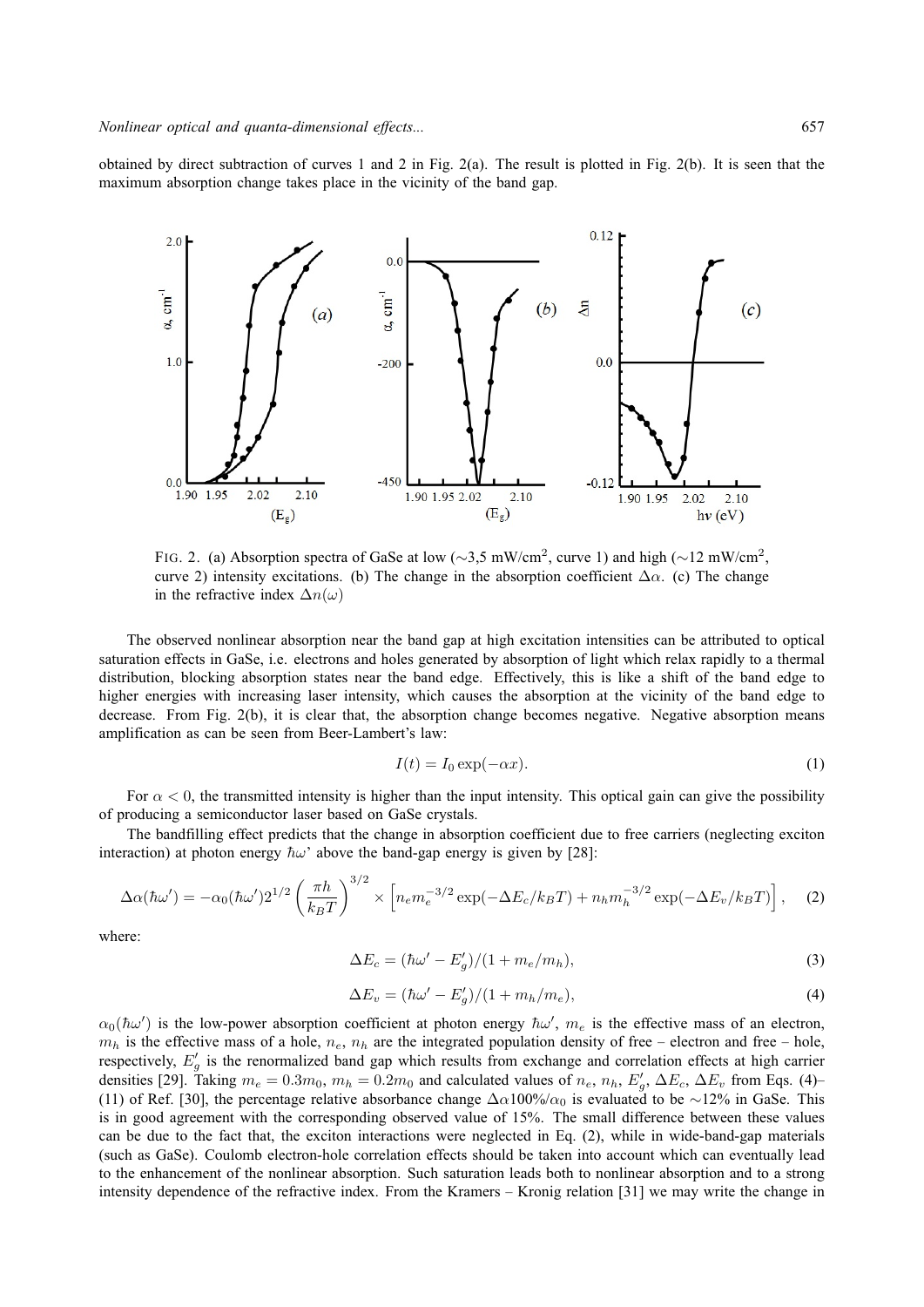658 *A. G. Kyazim-zade, V. M. Salmanov,et al.*

refractive index at photon energy  $\hbar\omega$  as:

$$
\Delta n(\hbar\omega) = \frac{hc}{\pi} \int_{0}^{\infty} \frac{\Delta \alpha(\hbar\omega')}{(\hbar\omega')^2 - (\hbar\omega)^2} d(\hbar\omega'). \tag{5}
$$

Using Eq. (5) to compute the index change related to the absorption change of Fig. 2(b), we obtain the result plotted in Fig. 2(c). As can be noted from Fig. 2(c), the change in the refractive index leads to nonlinear effects.  $\Delta n(\omega)$  is negative at frequencies below the absorption edge and positive on the high-energy side. The laser-induced negative index change is referred to as a self-defocusing optical nonlinearity. The positive  $\Delta n(\omega)$  on the high-energy side of the band gap corresponds to a self-focusing optical nonlinearity.

#### **4. Quantum-dimensional effects in GaSe nanoparticles**

The GaSe nanoparticles were obtained by a modified method of chemical deposition (Successive Ionic Layer Adsorption and Reaction-SILAR). Using the Debye-Scherer formula, the sizes of the nanoparticles obtained were calculated [32]. Estimates show that the dimensions of GaSe nanoparticles range from 7–20 nm. Using the energydispersive X-ray spectroscopy (EDAX) and the scanning electron microscope (SEM), the internal structure and structure of the GaSe nanoparticles were studied. Images obtained with SEM show that the obtained substances consist of spherical nanocrystals that are collected in a polydisperse form (Fig.  $3(a)$ ). The laser irradiation of GaSe nanoparticles results in a homogeneous distribution of the nanoparticles. In this case, the dimensions of the nanoparticles practically become the same (Fig. 3(b)). The image of the GaSe and InSe nanoparticles, obtained from AFM studies, shows that the homogeneous particle distribution is not observed (Fig. 4(a,b)). The EDAX method shows that the ratio of gallium to selenium (Ga:Se) is 1:1, hence the composition of the substance is in the stoichiometric ratio. Images obtained by an atomic force microscope show that a homogeneous distribution of nanoparticles is not observed on the substrate surface.



FIG. 3. SEM images of the GaSe nanostructure, grown on a glass substrate before (a) and after (b) laser light irradiation with a power of 6  $MV/cm<sup>2</sup>$ 

As is known, many mechanical, thermodynamic and electrical characteristics of a substance are altered in nanoparticles. Their optical properties are not an exception to this behavior. Correspondingly, the frequency of light emitted by nanoparticles increases with decreasing particle size. Experiments conducted by us showed that a quasi-dimensional effect is observed in GaSe nanoparticles, the width of the forbidden band depends on the dimensions of the nanoparticles.

Calculation of the width of the band gap was carried out according to the following formula:

$$
E_g = E_g^{(bulk)} + E_b \left(\frac{\pi a_B}{D}\right)^2,\tag{6}
$$

where  $E_g$  is the width of the forbidden band of nanostructures,  $E_g^{(bulk)}$  is the width of the same substance without nanostructures,  $E_b$  is the binding energy of the exciton,  $a_B$  – the Bohr radius of the exciton, and D is the size of the nanoparticles (∼4–20 nm).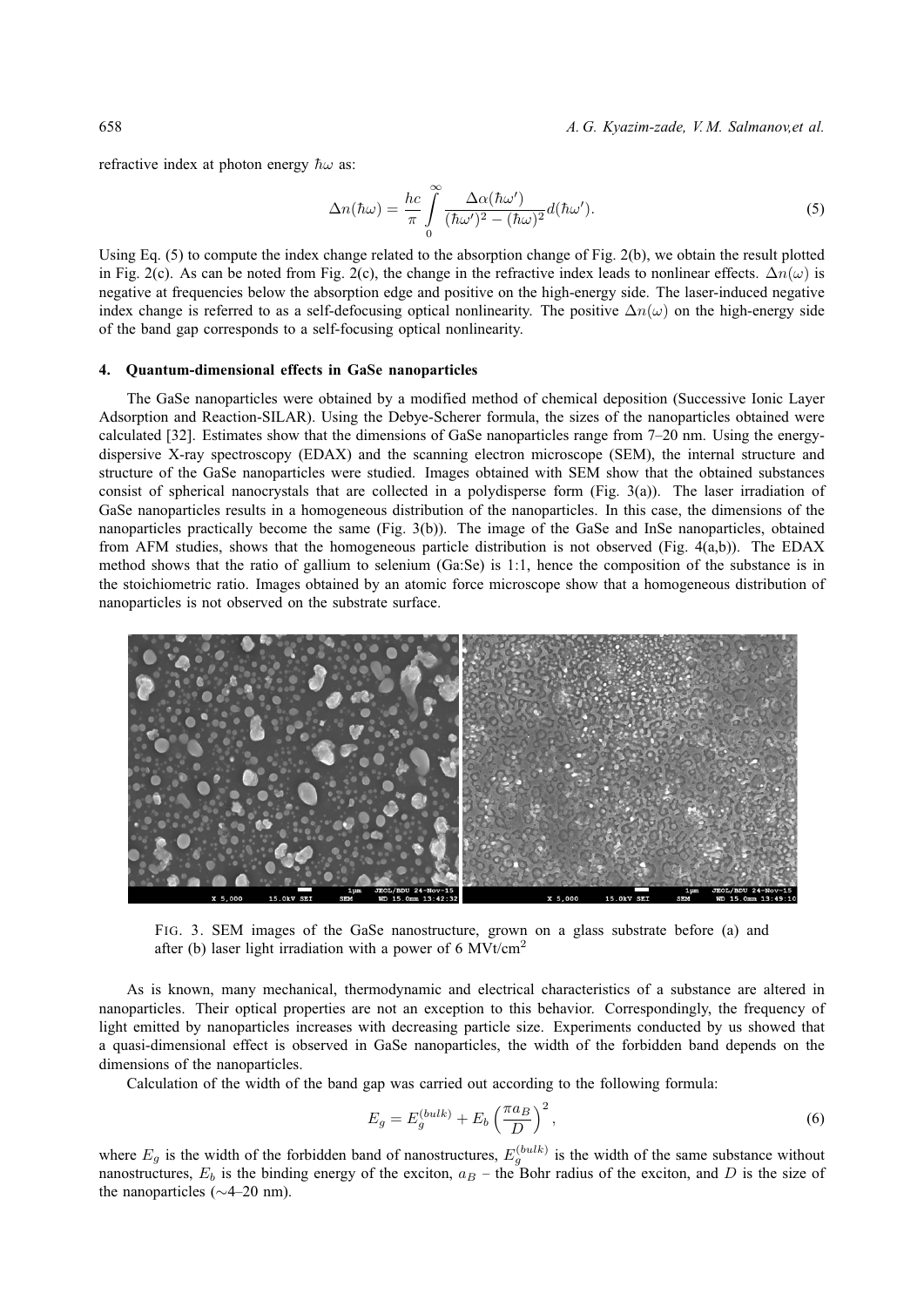

FIG. 4. AFM images of the nanostructure of GaSe (a) and InSe (b) grown on a glass substrate

The above parameters in GaSe have the following values:  $E_g^{(bulk)} = 2.02$  eV,  $E_b = 20$  meV,  $a_B = 37$  Å. Fig. 5 shows the dependence of the width of the forbidden band of GaSe nanoparticles on the dimensions of nanoparticles. As can be seen from the figure, the quantum-size effect begins to significantly affect the width of the forbidden band when the dimensions of the nanoparticles become smaller than 10 nm.



FIG. 5. Dependence of the width of the forbidden band of GaSe on the dimensions of nanoparticles

### **5. Conclusion**

We note in conclusion that the nonlinear absorption observed in high-level optical excitation of InSe crystals in the region of exciton resonance is due to the exciton-exciton interaction. The density of the pairs generated by laser light in InSe (3 × 10<sup>19</sup> cm<sup>-3</sup>) is much higher than the density necessary for the Mott transition in these crystals. The induced absorption which appeared in the energy region between the exciton level and edge of the conduction band is due to the appearance of continuum states caused by shifting the energy band edges for InSe. The time dynamics of bleaching in the both the exciton absorption and induced absorption regions may be explained by recombination processes taking place in EHP and high density exciton gas. The illumination of the edge of the absorption band of GaSe, with its simultaneous shift to the high-energy region of the spectrum, is associated with the filling of energy bands at high optical excitation levels. It is shown that the observed band-filling effect allows a semiconductor laser to be created on the basis of GaSe crystals. In the nanoparticles of GaSe, obtained by a modified method of chemical deposition, a quanta-dimensional effect was observed. Reducing the size of nanoparticles from 20 nm to 4 nm leads to an increase in the width of the forbidden band from 2.02 eV to 2.18 eV.